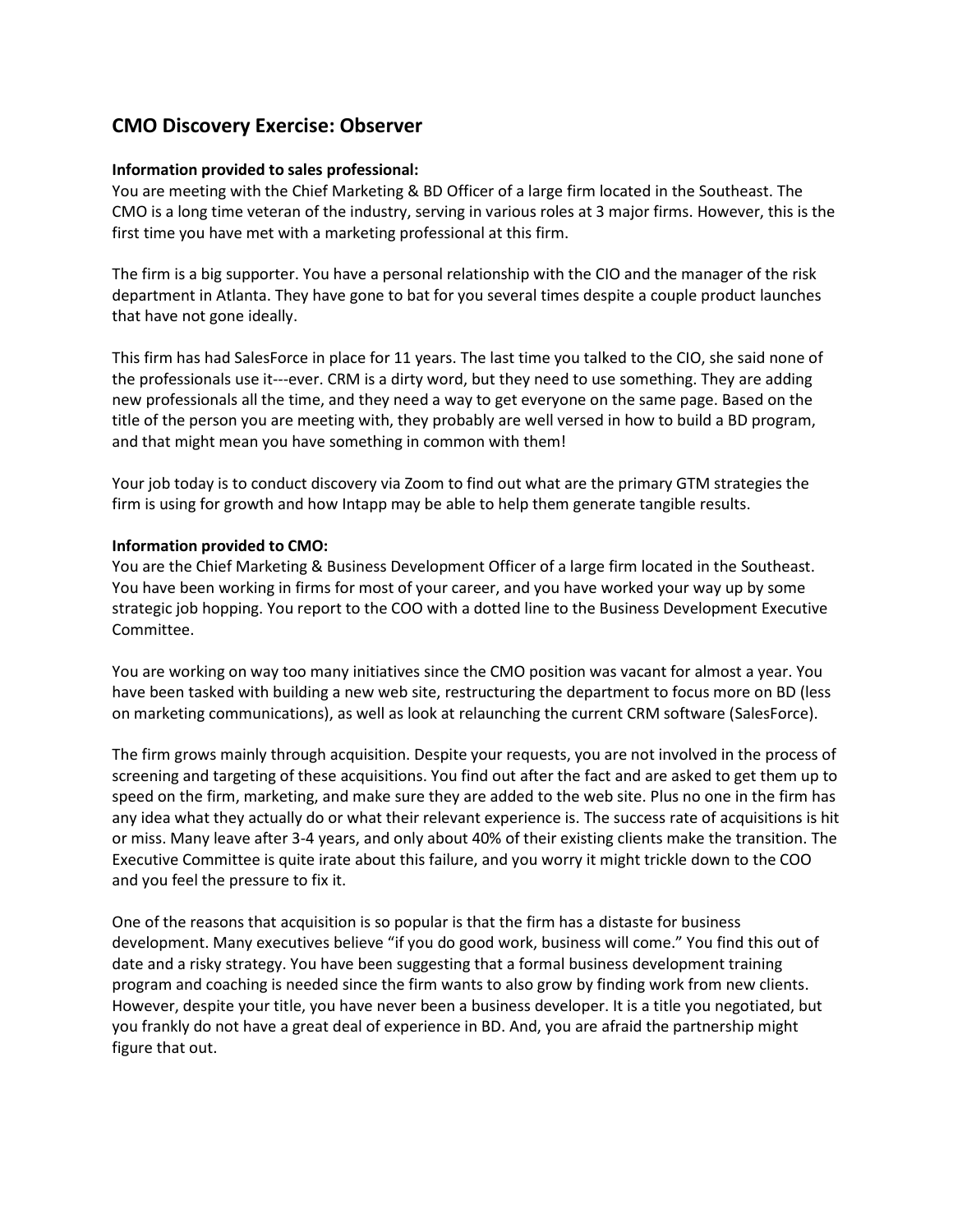You have a call today with a sales rep. The do some finance work (or something like that). You know that your CIO loves them, and are doing it as a favor to them. You are not sure if anyone has ever used them in marketing. Sounds risky, and risk is the last thing you need.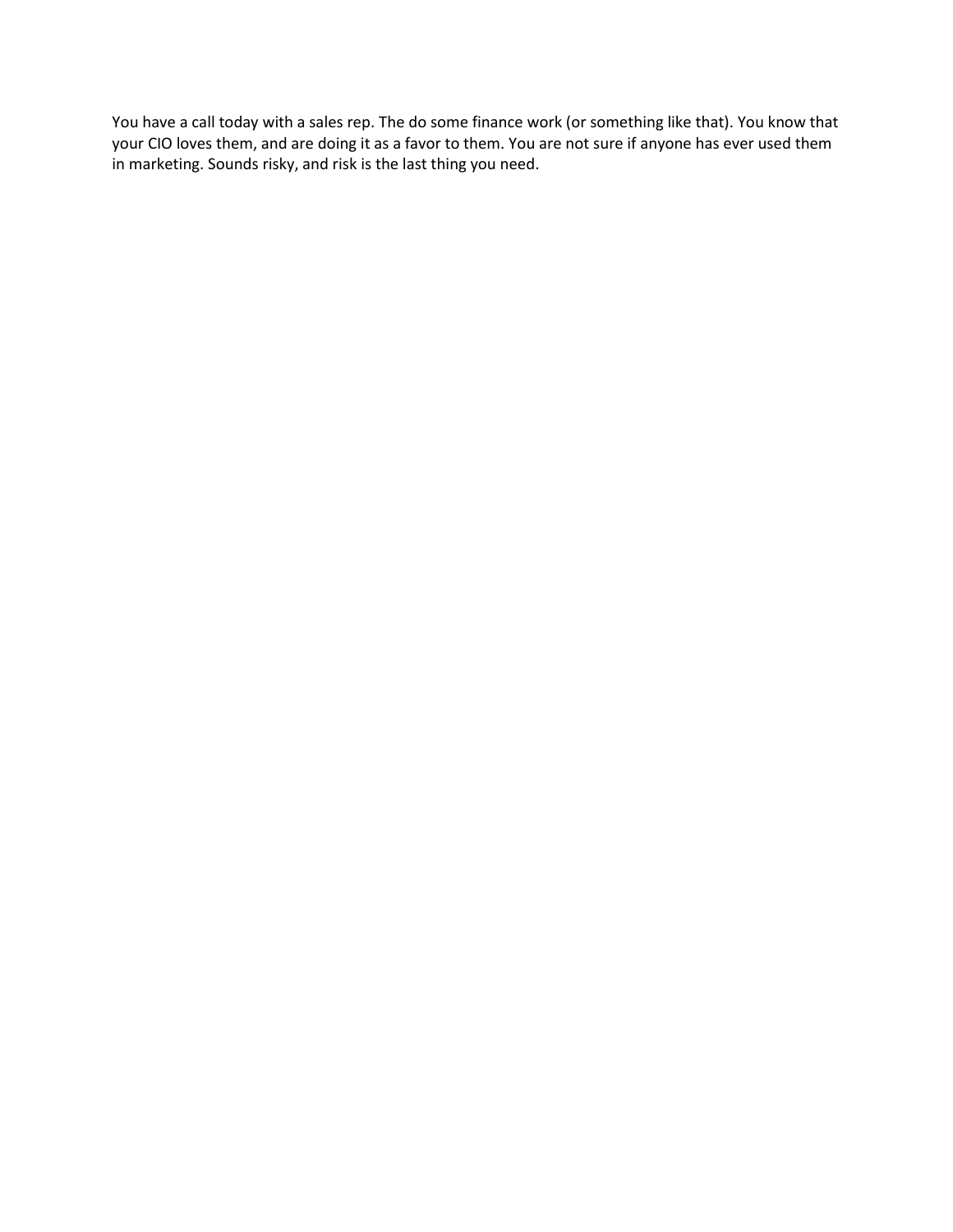# **CMO Discovery Exercise #2: Sales Professional**

### **Information provided to sales professional:**

You are meeting with the Chief Marketing & BD Officer of a large firm located in the Southeast. The CMO is a long time veteran of the industry, serving in various roles at 3 major firms. However, this is the first time you have met with a marketing professional at this firm.

The firm is a big supporter. You have a personal relationship with the CIO and the manager of the risk department in Atlanta. They have gone to bat for you several times despite a couple product launches that have not gone ideally.

This firm has had SalesForce in place for 11 years. The last time you talked to the CIO, she said none of the professionals use it---ever. CRM is a dirty word, but they need to use something. They are adding new professionals all the time, and they need a way to get everyone on the same page. Based on the title of the person you are meeting with, they probably are well versed in how to build a BD program, and that might mean you have something in common with them!

Your job today is to conduct discovery via Zoom to find out what are the primary GTM strategies the firm is using for growth and how Intapp may be able to help them generate tangible results.